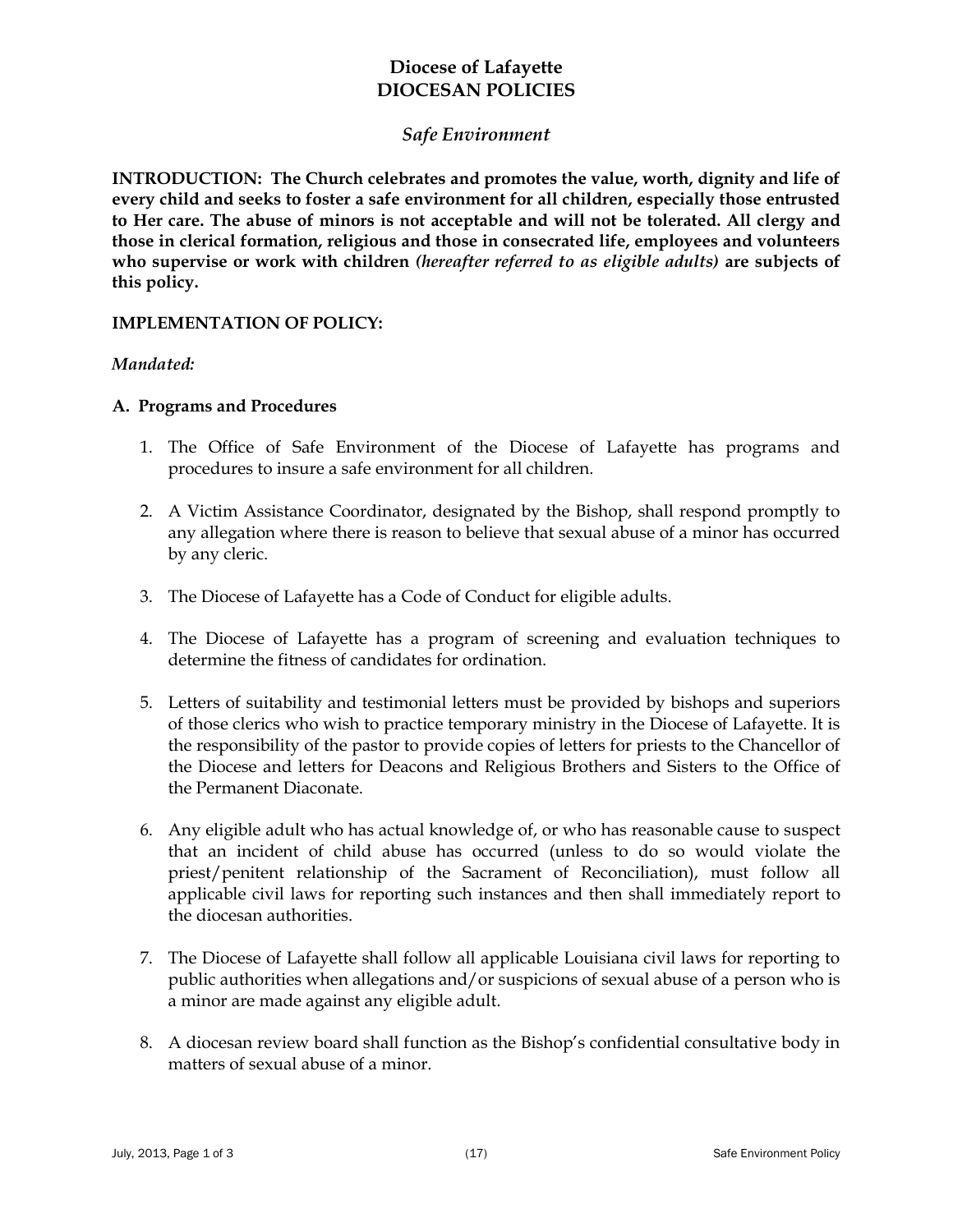9. Diocesan policy provides that for even a single act of sexual abuse of a minor, the offending cleric or person in formation will be permanently removed from ministry, not excluding dismissal from the clerical state, if the case so warrants.

## **B. Parish and Catholic School Requirements**

- 1. Pastors/Principals/Administrators are responsible for ensuring that all eligible adults under their authority are given a copy of this policy.
- 2. All Eligible Adults shall:
	- a. Undergo required background screening, including a criminal history check (fingerprint check for catholic school employees) and reference checks.
	- b. Participate in an initial safe environment education session prior to working with minors. Each year thereafter, those adults shall be required to participate in a continuing education session. If an individual has five continuous years of no continuing education, he/she will be required to recertify through initial training.
- 3. All diocesan-sponsored educational programs (catholic schools and parish programs) are required to provide age-appropriate safe environment education for all students annually.
- 4. All diocesan-sponsored education programs (catholic schools and parish programs) are required to offer safe environment education sessions for parents annually.
- 5. All parishes and schools of the Diocese of Lafayette shall have a Safe Environment Coordinator, however it is ultimately the Pastor/School Chancellor's responsibility to ensure that the diocesan safe environment program is implemented and adhered to.

### **C. Charter Requirements**

- 1. The Diocese of Lafayette cooperates to the fullest extent with the National Office of Child and Youth Protection.
- 2. The Diocese of Lafayette fully cooperates and is in compliance with the U.S. Bishops' policies regarding the transfer of any priest or deacon and cooperation with religious communities.
- 3. The Diocese of Lafayette shall not enter into any confidentiality agreements in cases of sexual abuse where the victim is a minor, except for grave and substantial reasons brought forward by the victim or the parent or guardian of a victim who is still a minor, and which reasons shall be clearly noted in the text of the agreement.